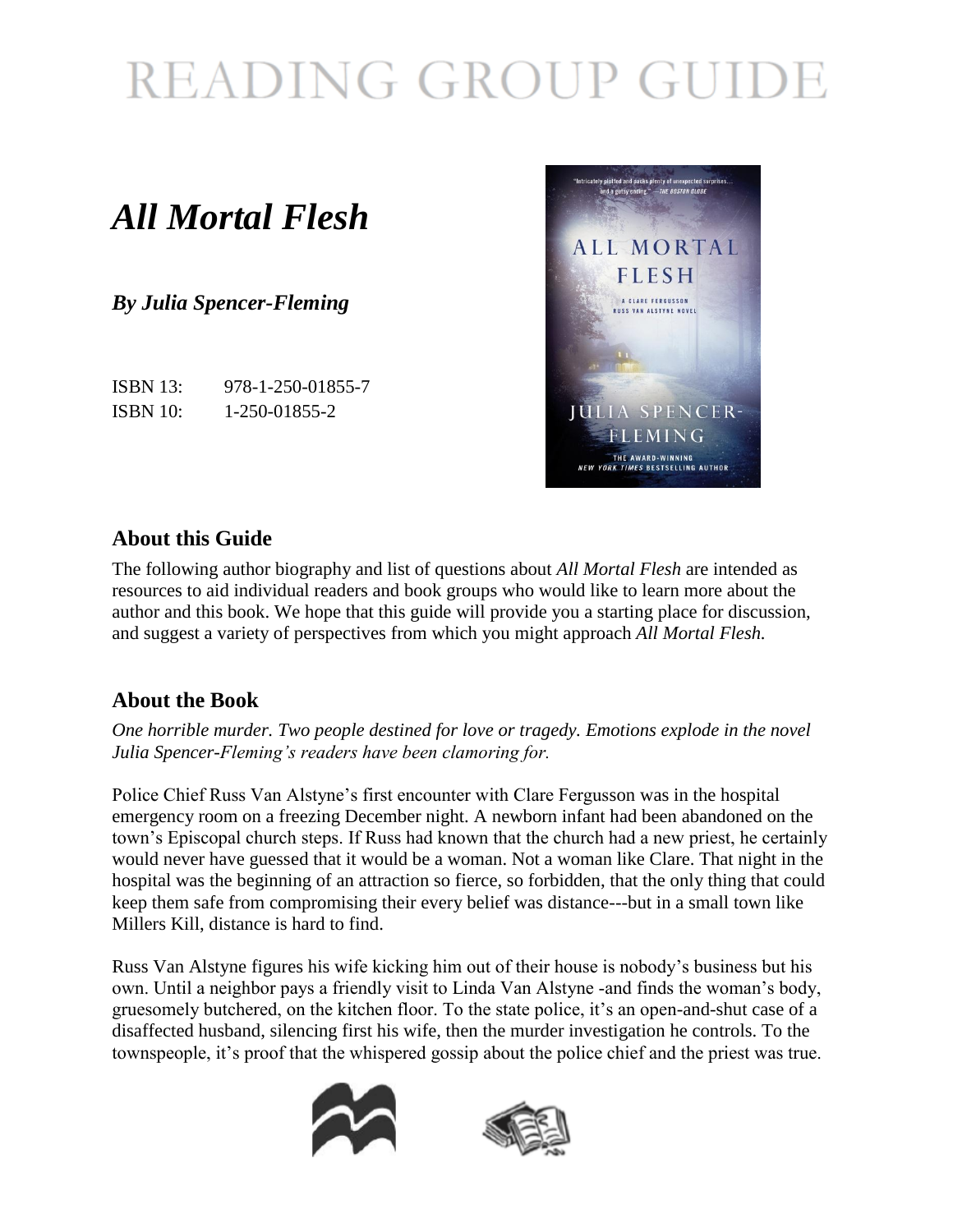## READING GROUP GUIDE

To the powers-that-be in the church hierarchy, it's a chance to control their wayward cleric once and for all.

#### **About the Author**

**Julia Spencer-Fleming** is an Agatha, Anthony, Barry, Dilys, Gumshoe, Nero Wolfe and Macavity award winner. Her books have been shortlisted for the Edgar and RT Readers Choice awards. Julia lives in Maine with her husband and three children.

#### **Discussion Questions**

1. Imagine ALL MORTAL FLESH as the basis for a screenplay. Choose a scene and discuss how you, as the director, would want to film it.

2. Her relationship with Russ aside, is Clare as skilled at resolving her own inner conflicts as she is at dealing with those of others? Are there any relationships in particular that you think she mismanages? Why?

3. Conventional wisdom in present day society often suggests, in one form or another, that "there is more sorrow in not following your heart," often paraphrased as "if it feels good, do it…" What do you think?

4. Do you think the life that Clare lives is appealing?

5. Why do you think the author entitled her book ALL MORTAL FLESH?

6. Do you have a favorite character - or one you love to hate - in the story [other than Clare and Russ]?

7. Did the book leave you wanting to learn more about any character? Who?

8. What do Aaron and Quinn have to say about the pitfalls of parenting in today's society? From the parental perspective, what steps might have succeeded in avoiding their fates?

9. What do Aaron and Quinn have to say about the pros and cons of being raised in a small town? Is our society's increased focus on huge schools and the internet resulting in a similar phenomenon of isolation and boredom in suburbs as well as cities? Think Columbine. Think the Dartmouth murders.

10. Does it take a village to properly raise a child? And if so, what happened here?